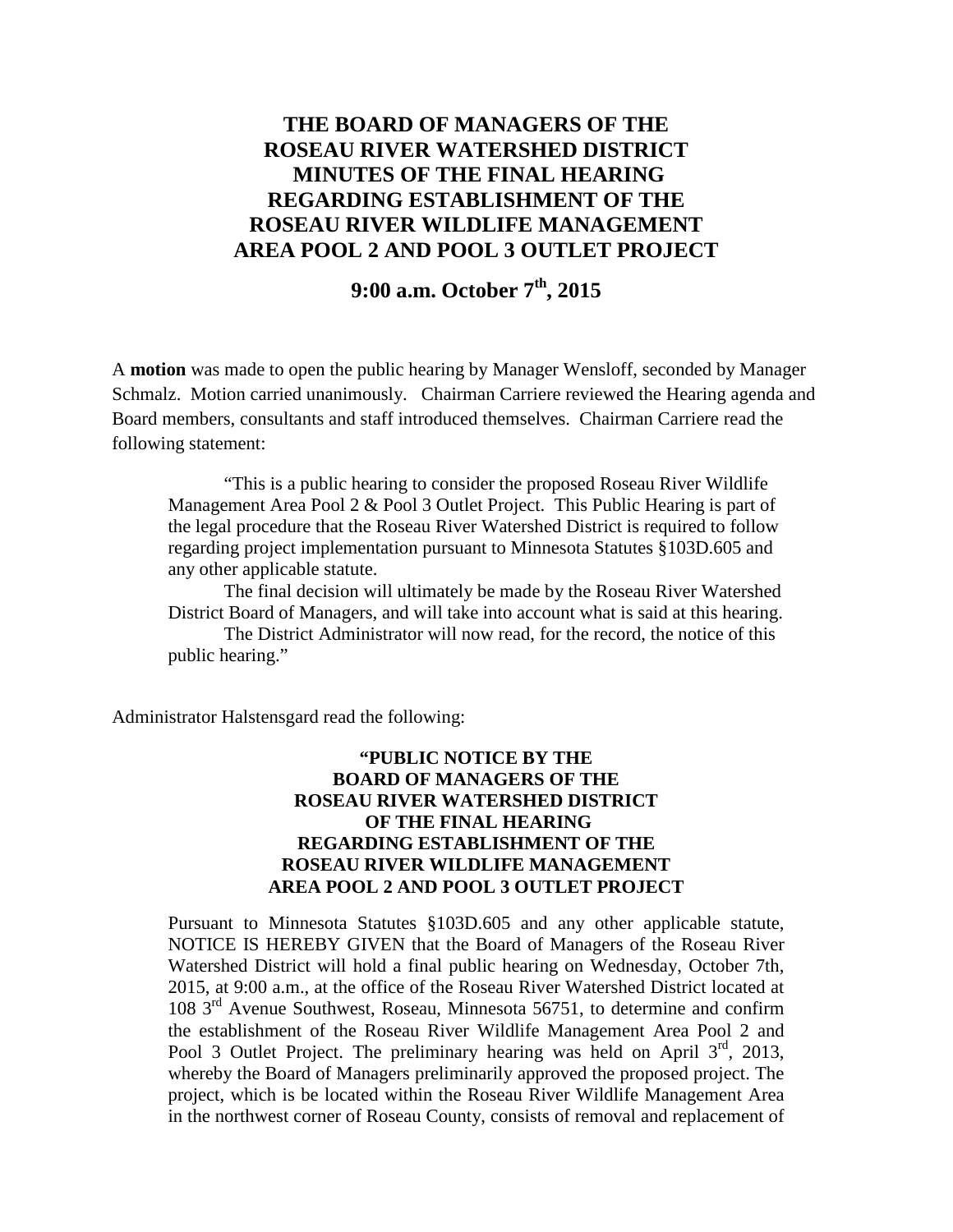the Pool 2 and Pool 3 structure(s), construction of a new Pool 3 Outlet Structure, construction of a new Conveyance Channel, and construction of a new Outlet Channel from the new Pool 3 Outlet Structure to the Roseau River (State Ditch 51).

The general nature of the proposed project is flood damage reduction and natural resource enhancement.

The Preliminary and Final Engineer's Report have been prepared by the engineering firm retained by the Watershed District with respect to the proposed project and are available for inspection during regular business hours at the Watershed District office.

The Roseau River Watershed District (RRWD) has submitted a copies of the Preliminary and Final Engineer's Report to each of the Minnesota Board of Water and Soil Resources and the Director of Ecological and Watershed Resources of the Minnesota Department of Natural Resources.

The estimated cost of the proposed project is \$3,000,000.

The method by which the cost of the proposed project is to be paid is as follows:

(1) Seventy-five percent (75%) of said cost is proposed by the RRWD to be paid by the State of Minnesota.

(2) Twenty-five percent (25%) of said costs is proposed by the RRWD to be paid by the Roseau River Watershed District and the Red River Watershed Management Board.

At the public hearing on this project, the Board of Managers will hear all parties interested in commenting and/or inquiring about the proposed project.

Dated this  $9<sup>th</sup>$  day of September 2015.

### **Roseau River Watershed District**

*/s/ LeRoy Carriere* LeRoy Carriere, Chairman"

Chairman Carriere read the following:

### **Public Hearing Procedure and guidelines**

- Only one person will be allowed to speak at any given time.
- Members of the public, when speaking, are requested to state for the record their name, address, and the name of the entity they represent, if applicable.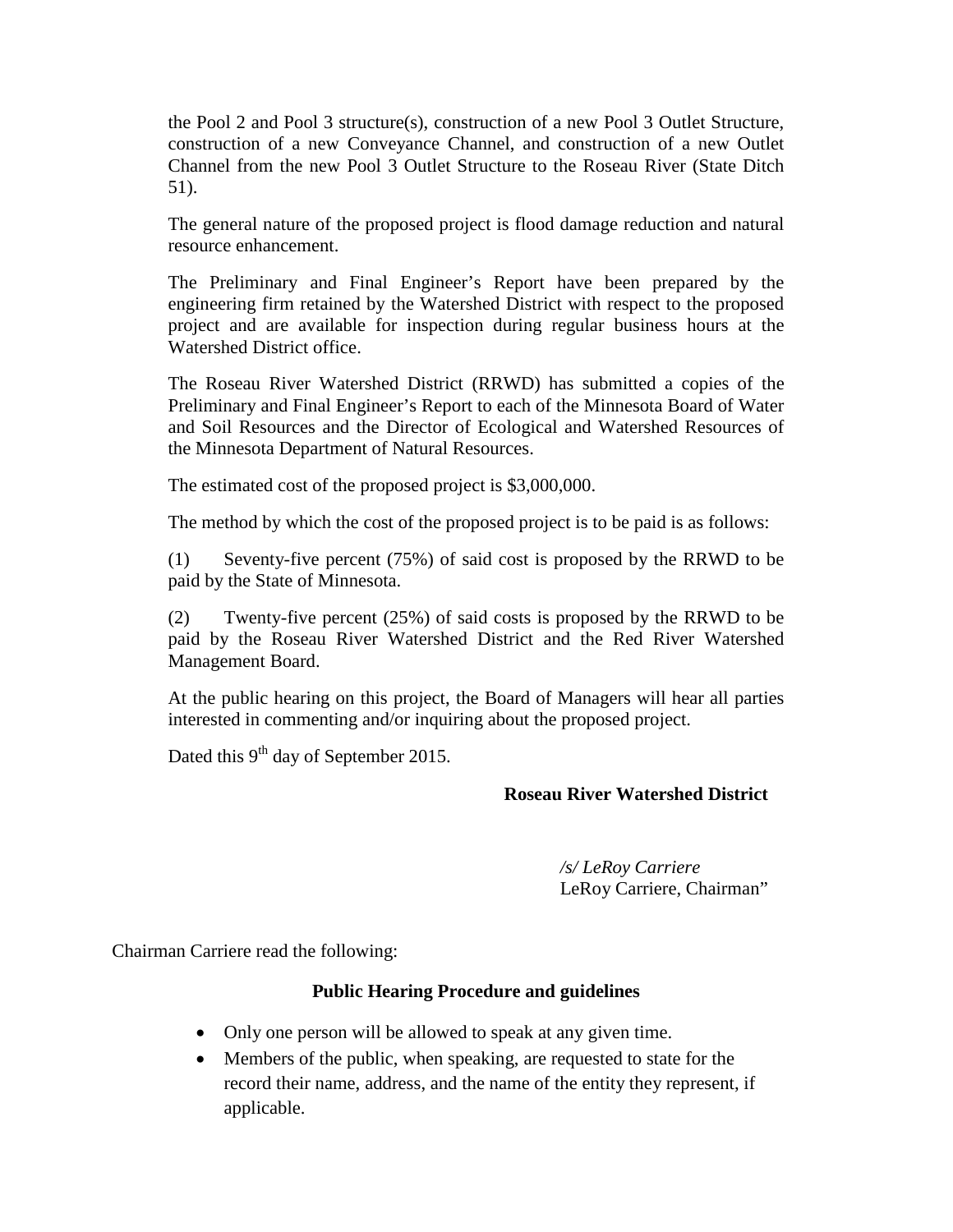- Members of the public are asked to speak clearly as the proceedings are being recorded.
- At the discretion of the chair: Statements from the public should be limited to five minutes each. The Chair reserves the right to interrupt comments that extend beyond 5 minutes in order to afford everyone an opportunity to express an opinion

Chairman Carriere introduced Engineer Dalager and requested he begin the project presentation. Engineer Dalager stated that the presentation and any other documents would be available upon request. Attorney Moren asked Engineer Dalager to give a background on his employment history. Engineer Dalager discussed his history with the RRWD as well and his professional experience then proceeded with the presentation. The Engineer's recommendation was to move forward with Alternative 3A. The Preliminary Engineer's Report, Final Engineer's Report and Operation and Maintenance Plan were made part of the record of this hearing. Attorney Moren asked Engineer Dalager if it is his opinion that the project would be conducive to public health, promote the general welfare and is in compliance with the Roseau River Watershed District's Overall Plan; to which Engineer Dalager answered yes. Chairman Carriere asked if the members of the board had any questions for Engineer Dalager. Manager Wensloff asked about the maximum cfs outflow for natural recourse enhancement benefits. Engineer Dalager spoke about the RRWMA's management plan objectives and the operation of the new outlet as described in the Operation and Maintenance Plan.

The meeting was then opened for public comment. The following individuals commented on the project:

### In Support

- Greg Nelson, Regional Director, MN DNR read a letter of support for the record (included in written record)
- Dan Money, Two Rivers Watershed District Administrator the proposed projects flood reduction benefit to ditches in Two Rivers Watershed.
- Al Braizer, Two Rivers Watershed District Manager benefits of flood reduction measures and the inadequacy of the ditch systems in general.
- Ron Harnack, Red River Watershed Management Board Project Coordinator – spoke to long term flood damage reduction efforts in local watersheds as well as the Red River Valley and the funding of projects.

### **Opposed**

• Blaine Schmalz, landowner – read a letter opposing the project operational levels, current deteriorated conditions of the channel downstream, landowner compensation in the event of damages.